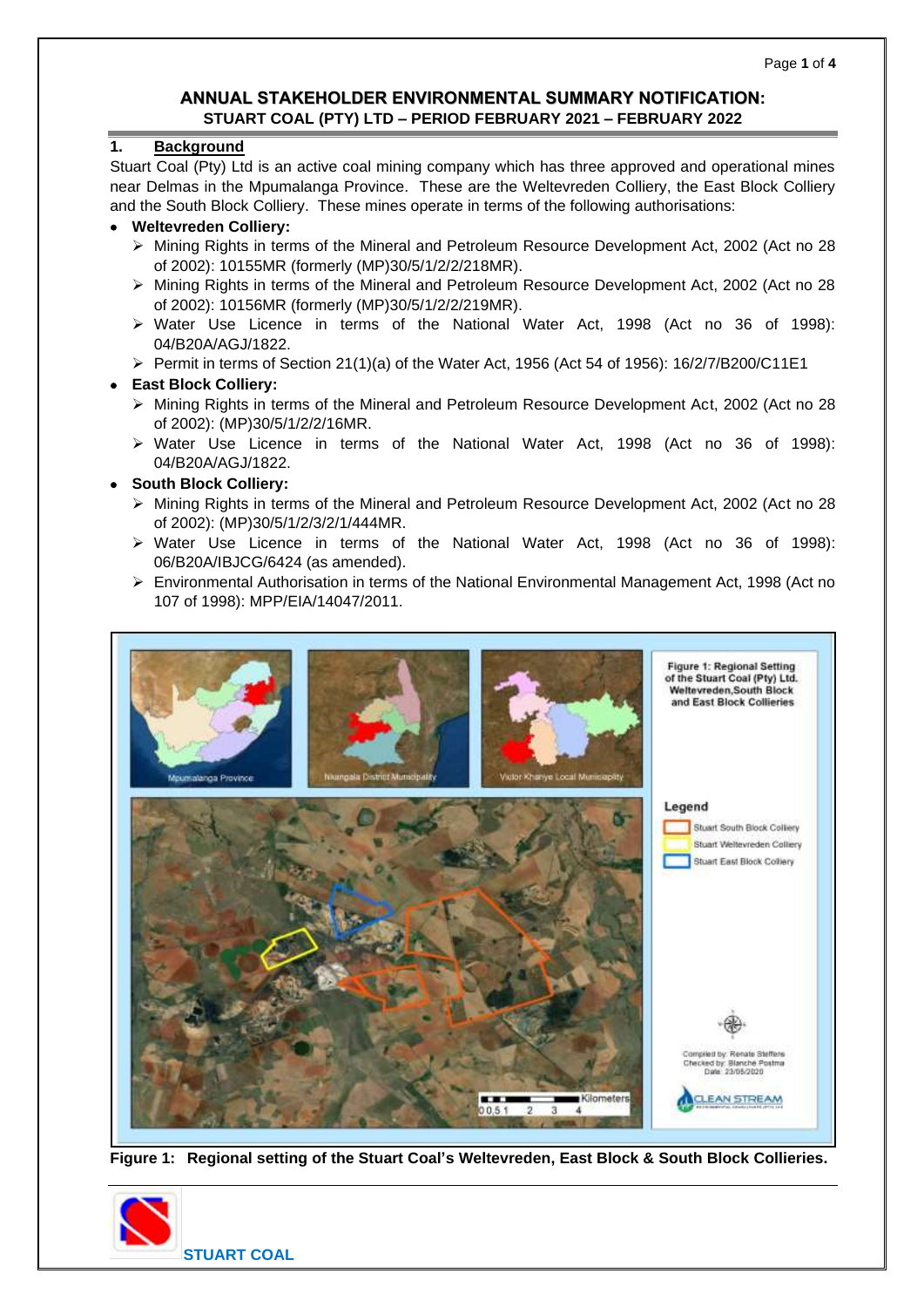Stuart Coal is situated in the Victor Khanye Local Municipality, within the Nkangala District Municipality of the Mpumalanga province. The collieries fall within the jurisdiction of the Mpumalanga Region: Bronkhorstspruit office of the DWS. Weltevreden Colliery is situated approximately 7 km, East Block Colliery is situated approximately 10 km east and South Block Colliery approximately 15 km to the east of the town of Delmas in Mpumalanga. The locations of the mines are indicated on **Figure 1** above.

The Weltevreden and East Block Collieries of Stuart Coal (Pty) Ltd are located in the Wilge River (B200) Catchment area and fall within the upper reaches of the Bronkhorstspruit and associated unnamed tributaries of the Bronkhorstspruit. The Weltevreden and East Block Collieries fall within the B20A quaternary sub-catchment while the South Block Colliery straddles the B20A and B20E quaternary subcatchments as indicated as indicated in **Figure 2** below.



**Figure 2: The quaternary catchments within which the Weltevreden, East Block and South Block Collieries are located – B20A and B20E**

## **2. Environmental awareness**

Stuart Coal (Pty) Ltd has implemented an environmental awareness programme. This programme is used to educate their own staff as well as visitors and contractors about the environment and the mines responsibility towards the environment. This programme covers various environmental topics including management of environmental impacts; removal of invasive species; water conservation and demand management; pollution minimisation; etc.





#### **3. Environmental Monitoring**

Stuart Coal (Pty) Ltd performs regular monitoring of various environmental factors at all of their collieries. Air quality and surface water monitoring is undertaken on a monthly basis. Groundwater monitoring is undertaken quarterly. Biomonitoring is undertaken seasonally, and other factors are monitored as needed. Monitoring over the past 12 months has not shown any recordable impact of these mines on the downstream receiving environment. Further, the monitoring has not picked up any events requiring reporting to the relevant competent authority.



**STUART COAL**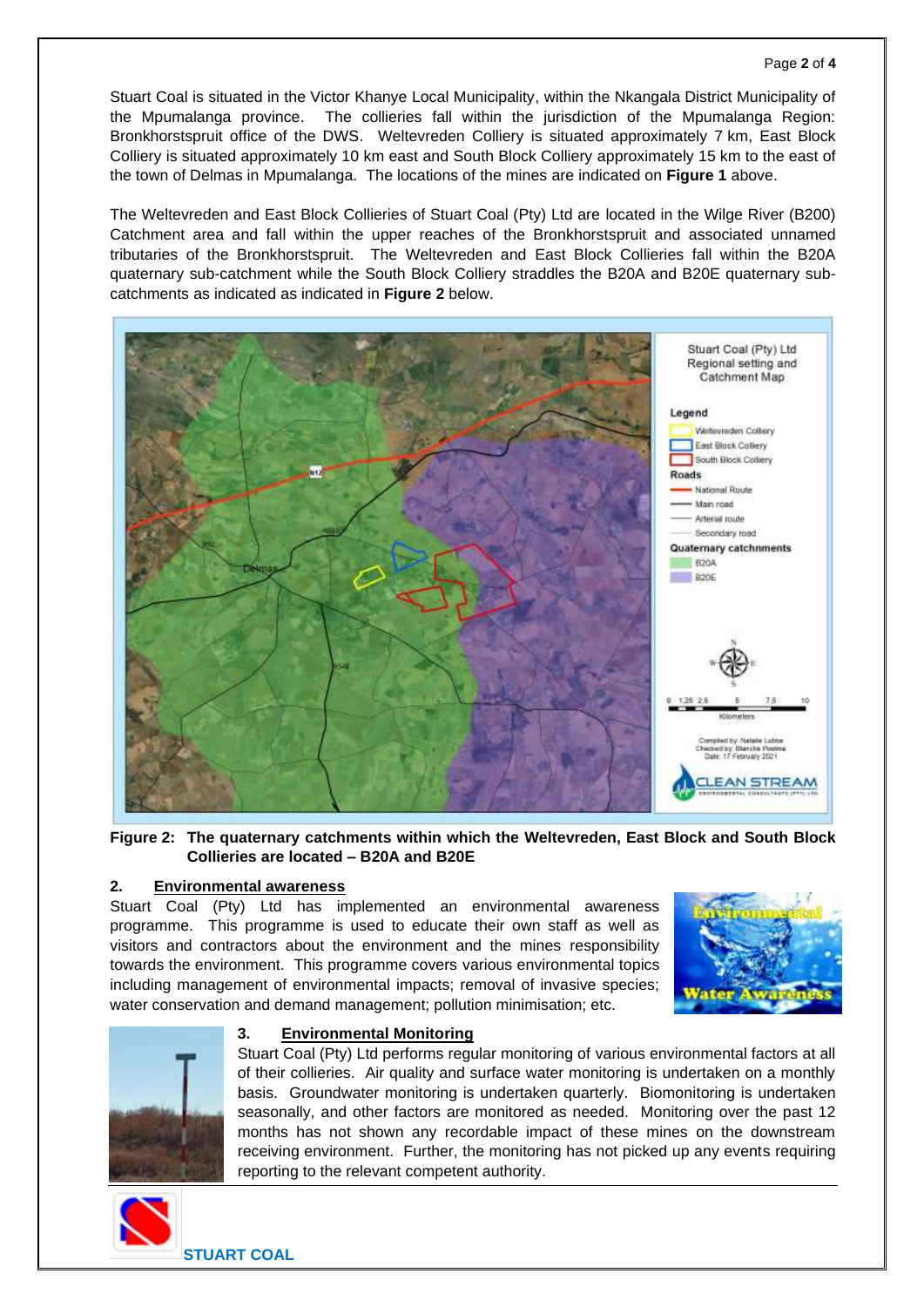## **4. Environmental Auditing**

Stuart Coal (Pty) Ltd conducts audits at all of their sites in line with the authorisations granted as well as in line with legislative requirements. Internal audits are conducted on a regular basis and external audits are conducted by an Independent Environmental Assessment Practitioner. A summary of the auditing schedule is included below. Should any additional information regarding the audits be required, this can be requested from the mine in writing in line with the legislative requirements pertaining thereto:

## • **Weltevreden Colliery:**

- ➢ Environmental Management Programme Performance Assessment annually.
	- **Last audit conducted: 2020 (period 2018-2020) (audits were** previously due every second year).
	- Last audit performance: 96.35%
	- No recordable incidences requiring specific notification to the competent authority.
	- **.** This audit report was submitted to the Department of Mineral Resources and Energy.
	- Next external compliance audit report due: 2022 based on newly approved EMP.
- ➢ Water Use Licence Audit Annually.
	- Last audit conducted: 2021.
	- Last audit performance: 92.57%
	- No recordable incidences requiring specific notification to the competent authority.
	- **This audit report was submitted to the Department of Water and Sanitation.**
	- Next external audit report due: 2022.

# • **East Block Colliery:**

- ➢ Environmental Management Programme Performance Assessment biennially.
	- Last audit conducted: 2021.
	- **Last audit performance: 87.63%.**
	- No recordable incidences requiring specific notification to the competent authority.
	- **This audit report was submitted to the Department of Mineral Resources and Energy.**
	- Next external compliance audit report due: 2022.
- ➢ Water Use Licence Audit Annually.
	- Last audit conducted: 2021
	- Last audit performance: 92.57%
	- No recordable incidences requiring specific notification to the competent authority.
	- **. This audit report was submitted to the Department of Water** and Sanitation.
	- Next audit report due: 2022

# • **South Block Colliery:**

- ➢ Environmental Management Programme Performance Assessment biennially.
	- Last audit conducted: 2021
	- Last audit performance: 97.7%
	- No recordable incidences requiring specific notification to the competent authority.
	- This audit report was submitted to the Department of Mineral Resources and Energy.
	- Next audit report due: 2022
- ➢ Water Use Licence Audit Annually.
	- Last audit conducted: 2021
	- Last audit performance: 94%
	- No recordable incidences requiring specific notification to the competent authority.
	- **This audit report was submitted to the Department of Water and Sanitation.**
	- Next audit report due: 2022